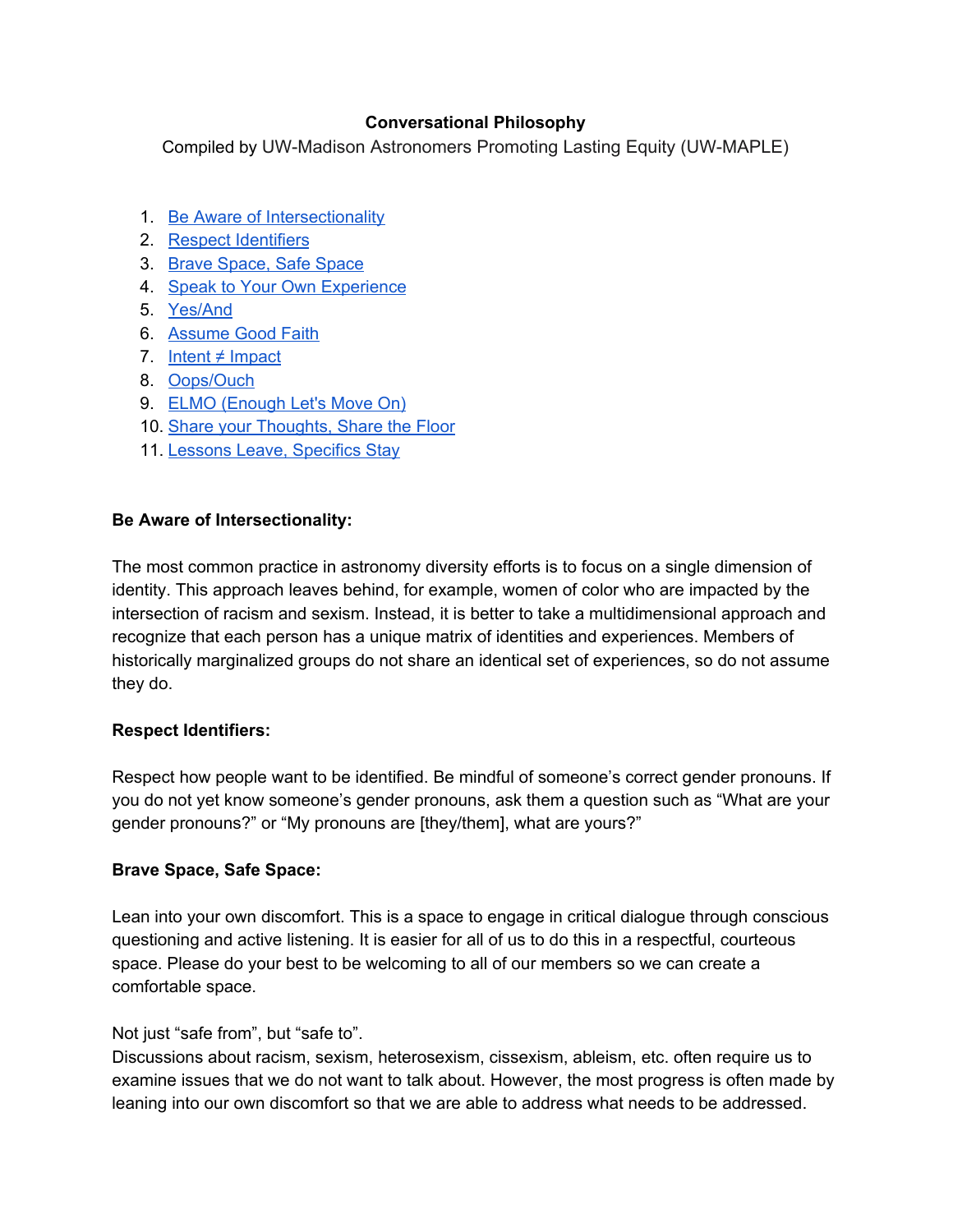### <span id="page-1-0"></span>**Speak to your own experience:**

Using "I" or "we" statements often helps with avoiding generalizations and also the dynamic of explaining back to someone about their own oppressions they face. Tread cautiously when explaining or commenting on experiences distinct from your own.

### <span id="page-1-1"></span>**Yes/And:**

There is rarely only one way to solve a problem. When confronting complex issues, the use of "either/or" thinking often oversimplifies situations and makes it more difficult to resolve conflicts when there are multiple viable routes forward. In contrast, "both/and" thinking allows us to recognize that truths are multifaceted and to come up with more options, which are frequently better than any one person's idea.

### <span id="page-1-2"></span>**Assume Good Faith:**

Not everyone comes in with the same set of experiences and knowledge. Acknowledge this and assume that people have good intent. Of course, please have positive intent yourself and be responsible for the impact of your actions and words, as well. Not everyone is out to get you. If someone doesn't understand a term, do not yell at them for not knowing, instead explain calmly and clearly as you can if appropriate.

#### <span id="page-1-3"></span>**Intent ≠ Impact:**

Inclusive Astronomy members enter into this space with good intentions. However, sometimes we end up saying or doing something that is hurtful even when we have good intentions. Good intentions do not excuse hurtful behavior, so we will think about how our words will be received before we open our mouth.

# <span id="page-1-4"></span>**Oops/Ouch:**

Folks will mess up while having these conversations; it is inevitable. When someone says something hurtful or problematic, members can say "ouch" which serves as a marker that there is something that needs to be addressed and discussed further. Members who say something that is harmful or problematic and then realize it should say "oops" to acknowledge it and then try again. Ask the person who said ouch if they're comfortable talking about it (there, elsewhere, or otherwise)

# <span id="page-1-5"></span>**ELMO (Enough Let's Move On):**

It's just a call to remind the room that the group has gone off on a tangent– to bring everyone back to topic at hand.